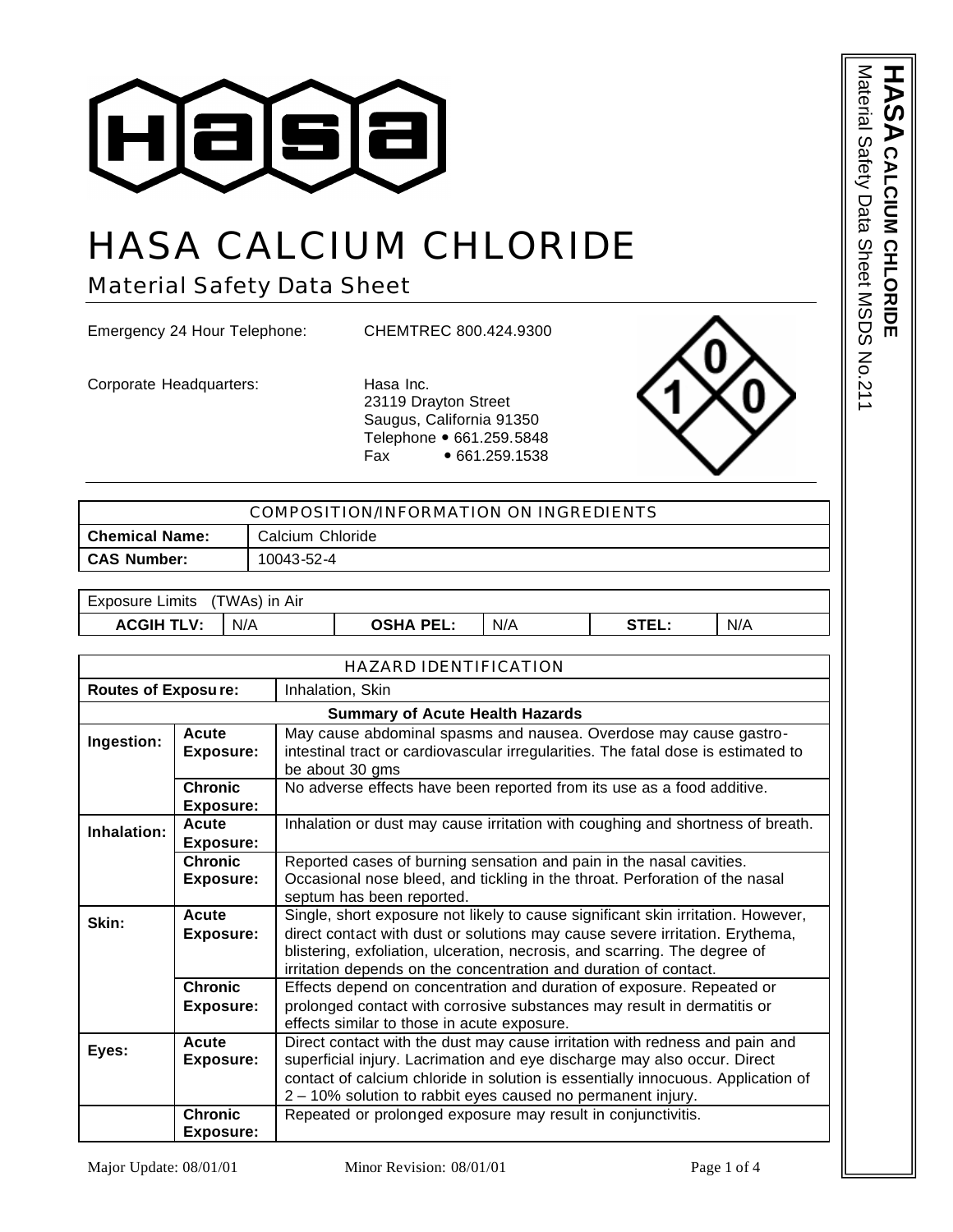| <b>Summary of Chronic Health Hazards:</b>                   | N/A |
|-------------------------------------------------------------|-----|
| <b>Signs and Symptoms of Exposure:</b>                      | N/A |
| <b>Effects of Overexposure:</b>                             | N/A |
| <b>Medical Conditions Generally Aggravated by Exposure:</b> | N/A |
| <b>Note to Physicians:</b>                                  | N/A |

|             | <b>FIRST AID MEASURES</b>                                                                     |  |  |  |  |  |
|-------------|-----------------------------------------------------------------------------------------------|--|--|--|--|--|
| Ingestion:  | Treat symptomatically and supportively. GET MEDICAL ATTENTION IMMEDIATELY. If                 |  |  |  |  |  |
|             | vomiting occurs, keep head lower than hips to prevent aspiration.                             |  |  |  |  |  |
| Inhalation: | Remove from exposure area to fresh air immediately. If breathing has stopped, perform         |  |  |  |  |  |
|             | artificial respiration. Keep person warm and at rest. Treat symptomatically and supportively. |  |  |  |  |  |
|             | GET MEDICAL ATTENTION IMMEDIATELY.                                                            |  |  |  |  |  |
| Skin:       | Remove contaminated clothing and shoes immediately. Wash affected area with soap or           |  |  |  |  |  |
|             | mild detergent and large amounts of water until no evidence of chemical remains (at least     |  |  |  |  |  |
|             | 15-20 minutes). GET MEDICAL ATTENTION IF IRRITATION PERSISTS.                                 |  |  |  |  |  |
| Eyes:       | Wash eyes immediately with large amounts of water or normal saline solution, occasionally     |  |  |  |  |  |
|             | lifting upper and lower lids until no evidence of chemical remains (approx. 15-20 minutes).   |  |  |  |  |  |
|             | GET MEDICAL ATTENTION IMMEDIATELY.                                                            |  |  |  |  |  |

| <b>FIRE FIGHTING MEASURES</b> |                        |                              |     |  |  |  |  |  |
|-------------------------------|------------------------|------------------------------|-----|--|--|--|--|--|
| <b>Flash Point:</b>           | Negligible Fire Hazard |                              |     |  |  |  |  |  |
| Lower Explosive Limit:   N/A  |                        | <b>Upper Explosive Unit:</b> | N/A |  |  |  |  |  |

| Unusual Fire and<br><b>Explosion Hazards:</b>                                                                                                          | Negligible fire hazard when exposed to heat or flame.                                                                                                                                                                                                                                                                                  |  |  |  |  |
|--------------------------------------------------------------------------------------------------------------------------------------------------------|----------------------------------------------------------------------------------------------------------------------------------------------------------------------------------------------------------------------------------------------------------------------------------------------------------------------------------------|--|--|--|--|
| <b>Extinguishing Media:</b><br>Dry chemical, carbon dioxide, water spray or regular foam. For 1 arger fires,<br>use water spray, fog, or regular foam. |                                                                                                                                                                                                                                                                                                                                        |  |  |  |  |
|                                                                                                                                                        | (1990 Emergency Response Guidebook, DOT p 5800.5).                                                                                                                                                                                                                                                                                     |  |  |  |  |
| <b>Special Firefighting</b><br><b>Procedures:</b>                                                                                                      | Move containers from fire area if you can do it without risk. Apply cooling<br>water to sides of containers that are exposed to flames until well after fire is<br>out. Extinguish fire using agent suitable for type of surrounding fire. Do not<br>use water directly on material. Avoid breathing corrosive vapors; keep<br>upwind. |  |  |  |  |

#### ACCIDENTAL RELEASE MEASURES

Do not touch spilled material. Stop leak if you can do it without risk. For small spills, take up with sand or other absorbent material and place into container for 1ater disposal. For small dry spills, with clean shovel place material into clean, dry container and cover.

Move containers from spill area. For larger spills, dike far ahead of spill for later disposal. Keep unnecessary people away. Isolate hazard and deny entry.

#### HANDLING AND STORAGE

Observe all federal, state and local regulations when storing this substance. Store in a tightly closed container. Store away from incompatible substances.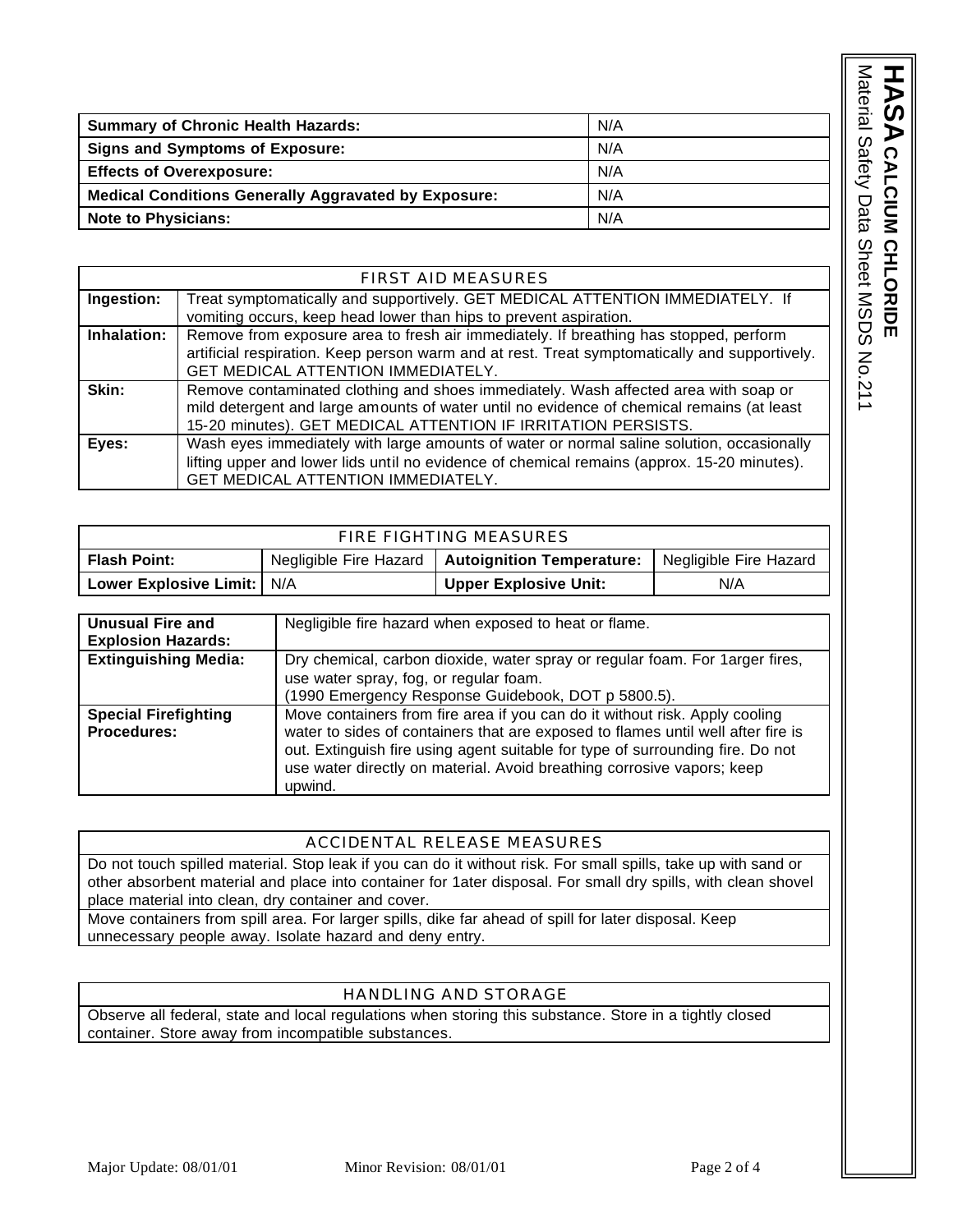| EXPOSURE CONTROLS/PERSONAL PROTECTION          |                                                           |  |  |  |  |
|------------------------------------------------|-----------------------------------------------------------|--|--|--|--|
| <b>Respiratory Protection:</b>                 | Avoid breathing dust. If necessary, use only MSHA - or    |  |  |  |  |
|                                                | NIOSH-approved respirators.                               |  |  |  |  |
| <b>Ventilation:</b>                            | N/A                                                       |  |  |  |  |
| <b>Protective Clothing:</b>                    | Employees must wear protective clothing, shoes and        |  |  |  |  |
|                                                | equipment to prevent repeated or prolonged skin contact   |  |  |  |  |
|                                                | with this substance.                                      |  |  |  |  |
| <b>Eye Protection:</b>                         | Employees must wear safety glasses with splash shields or |  |  |  |  |
|                                                | safety goggles to prevent contact with this substance.    |  |  |  |  |
| <b>Other Protective Clothing or Equipment:</b> | Where there is any possibility that an employee's eyes    |  |  |  |  |
|                                                | and/or skin may be exposed to this substance, the         |  |  |  |  |
|                                                | employer should provide an eye wash fountain and quick    |  |  |  |  |
|                                                | drench shower within the immediate work area for          |  |  |  |  |
|                                                | emergency use.                                            |  |  |  |  |
| <b>Work/Hygienic Practices:</b>                | Wash hands with soap and water before eating, drinking,   |  |  |  |  |
|                                                | smoking, or using toilet facilities.                      |  |  |  |  |

| PHYSICAL AND CHEMICAL PROPERTIES   |                                                           |                             |                   |  |  |  |
|------------------------------------|-----------------------------------------------------------|-----------------------------|-------------------|--|--|--|
| <b>Physical State:</b>             | Solid                                                     | pH:                         | $9 - 10$          |  |  |  |
| <b>Melting Point/Range:</b>        | 782° C; 1440° F                                           | <b>Boiling Point/Range:</b> | >1600° C; 2912° F |  |  |  |
| <b>Specific Gravity (Water=1):</b> | 2.15 @ 25°C                                               | <b>Molecular Weight:</b>    | 110.986           |  |  |  |
| <b>Vapor Density:</b>              | N/A                                                       | % Volatiles:                | N/A               |  |  |  |
| How to detect this compound:       | Vapor Pressure (mmHg):<br>N/A                             |                             | N/A               |  |  |  |
| Appearance/Color/Odor:             | Colorless to white, deliquescent crystals.                |                             |                   |  |  |  |
| <b>Solubility in Water:</b>        | Approx. 40 weight percent @ 20° C with evolution of heat. |                             |                   |  |  |  |

| STABILITY AND REACTIVITY                                                                                                                                                                       |                                                  |                                                                       |                 |  |  |  |
|------------------------------------------------------------------------------------------------------------------------------------------------------------------------------------------------|--------------------------------------------------|-----------------------------------------------------------------------|-----------------|--|--|--|
| <b>Stability:</b>                                                                                                                                                                              | Stable                                           | <b>Hazardous Polymerization:</b>                                      | Will not occur. |  |  |  |
| <b>Conditions to Avoid:</b>                                                                                                                                                                    | Anhydrous form reacts exothermically with water. |                                                                       |                 |  |  |  |
| Boric Acid + Calcium Oxide, Bromine Trifluoride, Furan-2- Peroxycarboxylic<br><b>Materials to Avoid:</b><br>Acid. Metals (Corrosive in the presence of moisture), Methyl Vinyl Ether,<br>Zinc. |                                                  |                                                                       |                 |  |  |  |
| <b>Hazardous</b><br><b>Decomposition Products:</b>                                                                                                                                             |                                                  | Thermal decomposition products may include toxic and corrosive fumes. |                 |  |  |  |

#### TOXICOLOGICAL INFORMATION

N/A

### ECOLOGICAL INFORMATION

N/A

## DISPOSAL CONSIDERATIONS

Observe all federal, state and local regulations when disposing this substance.

HASA CALCIUM CHLORIDE

**CALCIUM CHLORIDE** Material Safety Data Sheet MSDS No.211

Material Safety Data Sheet MSDS No.211